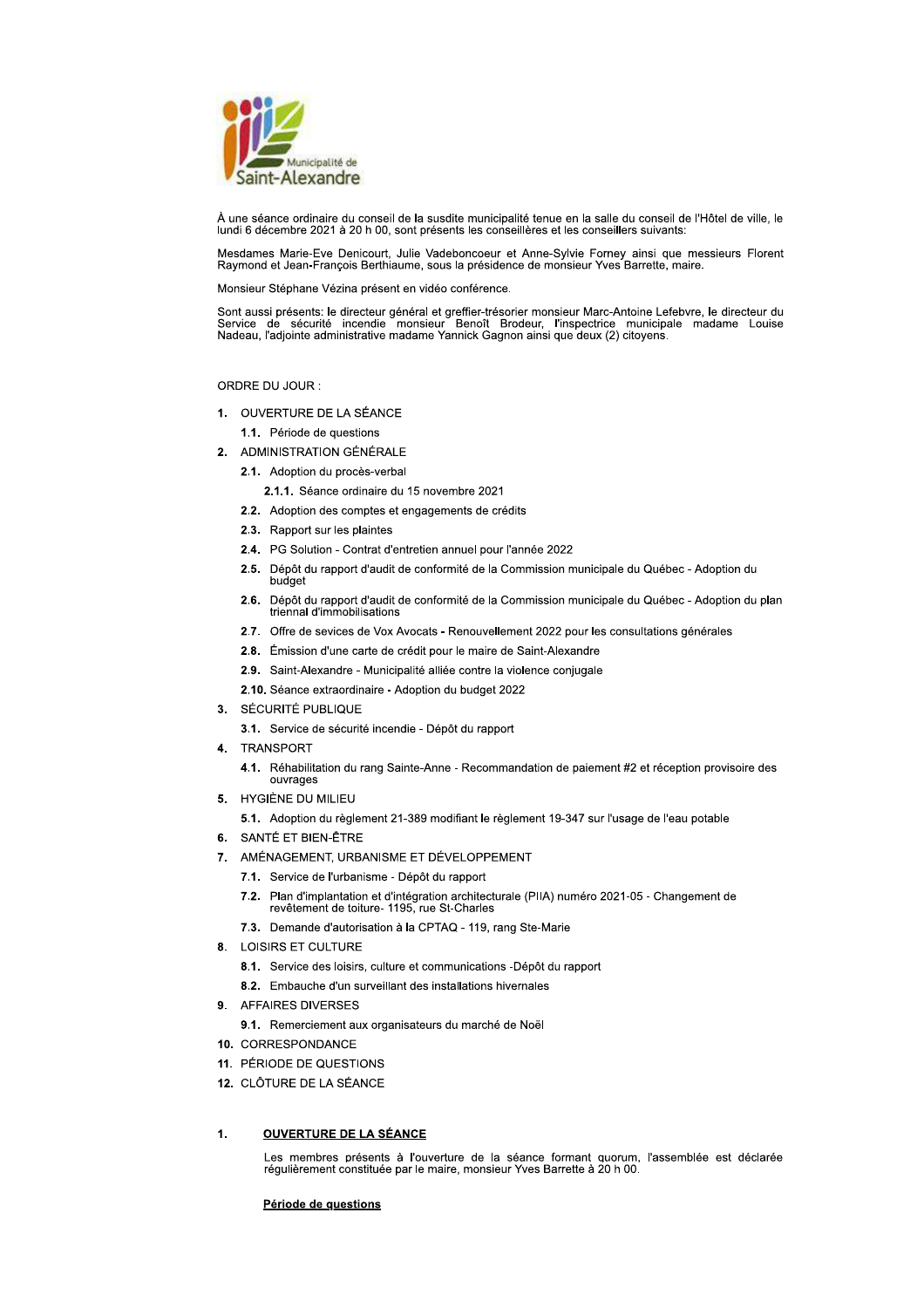Conformement aux dispositions de la loi, le maire invite les personnes presentes a poser des<br>questions aux membres du conseil municipal. De plus, le public a été invité à présenter ses<br>questions au conseil municipal, par é Conformément aux dispositions de la loi, le<br>
questions aux membres du conseil municip<br>
questions au conseil municipal, par écrit en t<br>
(poste, télécopieur, courriel ou livré à l'hôtel de<br>
Aucune question n'a été posée aux

(poste, telecopieur, courriel ou livre a rhotel de ville).<br>Aucune question n'a été posée aux membres du conseil.

# 21-12-274 Séance ordinaire du 15 novembre 2021

**CONSIDERANT QUE** le proces-verbal a ete transmis aux membres du conseil dans les delais<br>prescrits pour qu'ils en fassent lecture ; rassent

sell ont individuellement pris connaissance du procesverbal de la seance ordinaire du 15 no

oncent a la lecture du proces-verbal

Adoption du procès-verbal<br>
2-274<br>
Séance ordinaire du 15 novembre 2021<br>
CONSIDÉRANT QUE le procès-verbal a ét<br>
prescrits pour qu'ils en fassent lecture ;<br>
CONSIDÉRANT QUE les membres du cons<br>
verbal de la séance ordinaire Séance ordinaire du 15 novembre 2021<br>
CONSIDÉRANT QUE le procès-verbal a été transm<br>
prescrits pour qu'ils en fassent lecture ;<br>
CONSIDÉRANT QUE les membres du conseil ont in<br>
verbal de la séance ordinaire du 15 novembre 2 CONSIDÉRANT QUE le procès-verbal a été transmis aux membres<br>prescrits pour qu'ils en fassent lecture ;<br>CONSIDÉRANT QUE les membres du conseil ont individuellement pri<br>verbal de la séance ordinaire du 15 novembre 2021 ;<br>CON EN CONSEQUENCE, il est propose par la conselliere Marie-Eve Denicourt, appuyee par la<br>conseillère Anne-Sylvie Forney et résolu d'adopter le procès-verbal de la séance ordinaire du 15<br>novembre 2021 tel que rédigé.<br>Adoptée à EN CONSÉQUENCE, il es<br>
conseillère Anne-Sylvie For<br>
novembre 2021 tel que rédig<br>
novembre 2021 tel que rédig<br>
xirements bancaires effectué<br>
de novembre 2021 et s'en de<br>
ATTENDU QU'il y a lieu de l<br>
EN CONSÉQUENCE, il est <sub></sub>

anımıte

## 21-12-275 Adoption des comptes et engagements de crédits

ATTENDU QUE le conseil municipal a pris connaissance de la liste des cheques emis, des<br>virements bancaires effectués par la Municipalité ainsi que la liste des comptes à payer pour le mois<br>de novembre 2021 et s'en déclare

275<br> **Adoption des comptes et engagements de Virements bancaires effectués par la Municipal<br>
de novembre 2021 et s'en déclare satisfait;<br>
ATTENDU QU'il y a lieu de les accepter et d'<br>
EN CONSÉQUENCE, il est proposé par le** et resolu d'accepter la liste des comptes a payer ainsi que la liste des cheques emis et palements<br>bancaires pour un total de 744 624,56 \$ et autorisation est donnée au directeur général et greffier-<br>trésorier de payer les trésorier de payer lesdits comptes.

| Adoption des comptes et engagements de crédits                                                                                                                                                                              |                                                                  |                              |                                                               |
|-----------------------------------------------------------------------------------------------------------------------------------------------------------------------------------------------------------------------------|------------------------------------------------------------------|------------------------------|---------------------------------------------------------------|
| ATTENDU QUE le conseil municipal a pris connaissance de la liste des chèques<br>virements bancaires effectués par la Municipalité ainsi que la liste des comptes à payer p<br>de novembre 2021 et s'en déclare satisfait:   |                                                                  |                              |                                                               |
| <b>ATTENDU QU'il</b> y a lieu de les accepter et d'autoriser le paiement de ces derniers;                                                                                                                                   |                                                                  |                              |                                                               |
| EN CONSÉQUENCE, il est proposé par le conseiller Jean-François Berthiaume,<br>appuyé par la conseillère Julie Vadeboncoeur;                                                                                                 |                                                                  |                              |                                                               |
| et résolu d'accepter la liste des comptes à payer ainsi que la liste des chèques émis et<br>bancaires pour un total de 744 624,56 \$ et autorisation est donnée au directeur général<br>trésorier de payer lesdits comptes. |                                                                  |                              |                                                               |
| Prélèvements automatiques<br>Chèques fournisseurs<br>Rémunération                                                                                                                                                           | 4229 à 4255<br>82364 à 82409<br>82410 à 82420<br>502032 à 502103 | pour<br>pour<br>pour<br>pour | 11 388.41 \$<br>654 975 36 \$<br>30 510 14 \$<br>47 750 65 \$ |
|                                                                                                                                                                                                                             |                                                                  |                              |                                                               |

Adoptee a runanimite

<u>Rapport sur les plaintes</u><br>Le rapport des plaintes du mois de novembre 2021, totalisant deux (2) plaintes, est déposé devant<br>le conseil. le conseil.

21-12-276<br>Il est proposé par le conseiller Florent Raymond, appuyé par la conseillère Anne-Sylvie Forney et<br>résolu d'accepter et de payer les factures de PG Solutions concernant les contrats d'entretien et<br>soutien des appl

anır

Conformement a l'article 86.8 de la Loi sur la Commission municipale, le directeur general et **Depot du rapport d'audit de conformite de la Commission municipale du Quebec - Adoption**<br> **du budget**<br>
Conformément à l'article 86.8 de la Loi sur la Commission municipale, le directeur général et<br>
greffier-trésorier dépo

**Depot du rapport d'audit de conformité de la Commission municipale du Québéc - Adoption**<br> **du plan triennal d'immobilisations**<br>
Conformément à l'article 86.8 de la Loi sur la Commission municipale, le directeur général et pitants

Il est propose par la conseillere Julie Vadeboncoeur, appuvee par la conseillere Marie-Eve<br>Denicourt et résolu d'accepter l'offre de services de VOX Avocats pour le service de consultations qénérales à taux forfaitaire - réserve pour la période du 1<sup>er</sup> janvier au 31 décembre 2022 au montant de 574,88  $\frac{1}{2}$  taxes inc ciuses.<br>Adoptée à l'una Offre de sevices de Vox Avocats - Renouvellement 2022 pour les consultations generales<br>
Il est proposé par la conseillère Julie Vadeboncoeur, appuvée par la conseillère Marie-Eve<br>
Denicourt et résolu d'accepter l'offre de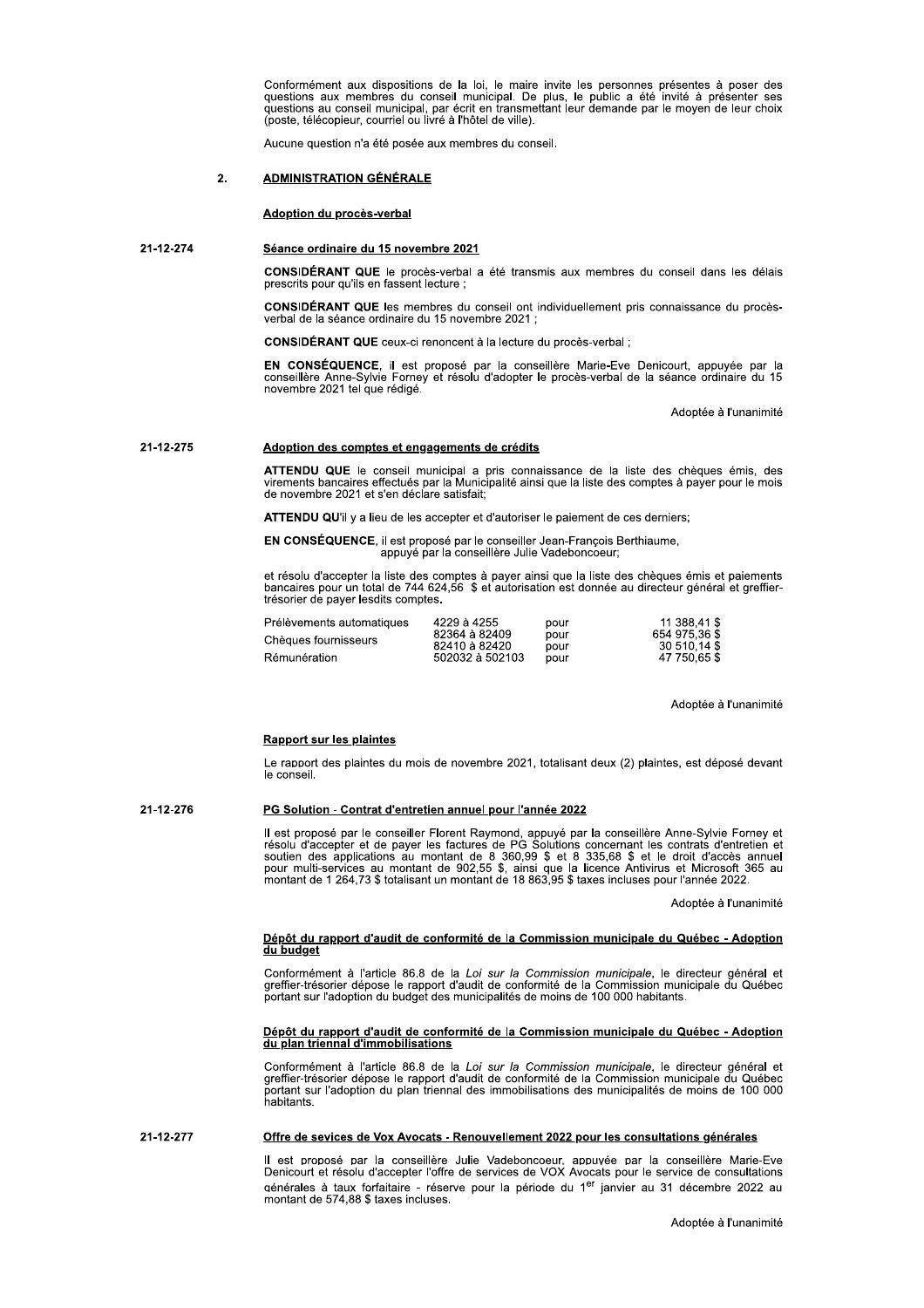### 21-12-278 Émission d'une carte de crédit pour le maire de Saint-Alexandre

CONSIDÉRANT QU'à la suite des élections générales, il y a eu changement de titulaire au poste de maire :

**CONSIDÉRANT QU'il y a lieu d'annuler la carte de crédit émise à monsieur Luc Mercier et de la** remplacer par une nouvelle carte à l'intention de monsieur Yves Barrette ;

EN CONSÉQUENCE, il est proposé par le conseiller Jean-François Berthiaume, appuyé par la conseillère Anne-Sylvie Forney et résolu :

D'annuler la carte de crédit émise par la municipalité de Saint-Alexandre au nom de Luc Mercier :

D'autoriser l'émission d'une nouvelle carte de crédit pour monsieur Yves Barrette avec une limite de 1.500\$

Adoptée à l'unanimité

#### 21-12-279 Saint-Alexandre - Municipalité alliée contre la violence conjugale

CONSIDÉRANT QUE la Charte des droits et libertés de la personne reconnaît que tout être humain a droit à la vie ainsi qu'à la sûreté, à l'intégrité et à la liberté de sa personne ;

CONSIDÉRANT QUE c'est dans la sphère privée que ce droit est le plus menacé pour les femmes et, qu'en 2014, les services de police du Québec ont enregistré 18 746 cas d'infractions contre la personne en contexte conjugal

CONSIDÉRANT QUE plus d'une douzaine de cas de féminicides ont été répertoriés dans la province de Québec en 2021

CONSIDÉRANT QUE le Québec s'est doté depuis 1995 d'une politique d'intervention en matière de violence conjugale

CONSIDÉRANT QU'il existe un large consensus en faveur de l'égalité entre les hommes et les

CONSIDÉRANT QUE malgré les efforts faits, la violence conjugale existe toujours et constitue un frein à l'atteinte de cette égalité ;

CONSIDÉRANT QUE lors des 12 jours d'action pour l'élimination de la violence envers les femmes du 25 novembre au 6 décembre, des actions ont lieu à travers le Québec

CONSIDÉRANT QUE comme gouvernement de proximité, il y a lieu d'appuyer les efforts du<br>Regroupement des maisons pour femmes victimes de violence conjugale et de ses maisons membres pour sensibiliser les citoyennes et les citoyens contre la violence conjugale;

EN CONSÉQUENCE, il est proposé par la conseillère Marie-Eve Denicourt, appuyée par la conseillère Julie Vadeboncoeur et résolu :

DE proclamer Saint-Alexandre municipalité alliée contre la violence conjugale ;

DE désigner l'hôtel de ville de Saint-Alexandre comme étant un lieu d'urgence afin d'accueillir les victimes de violence conjugale en attendant la prise en charge par une maison pour femmes victimes de violence conjugale.

Adoptée à l'unanimité

#### 21-12-280 Séance extraordinaire - Adoption du budget 2022

Il est proposé par le conseiller Jean-François Berthiaume, appuyé par le conseiller Florent<br>Raymond et résolu de convoquer une séance extraordinaire du conseil le lundi 20 décembre 2021 à<br>19 h 30 spécifiquement pour l'adop

Adoptée à l'unanimité

#### $3.$ **SÉCURITÉ PUBLIQUE**

## Service de sécurité incendie - Dépôt du rapport

Monsieur Benoît Brodeur, directeur SSI présente son rapport du mois de novembre 2021 représentant les sorties suivantes:

- 4 appels incendies. dont 3 entraides:
- 2 premiers répondants.

Il nous fait part de la magnifique réussite de la Guignolée qui a eu lieu le samedi 4 décembre, et remercient tous les citoyens et les bénévoles pour leur grande générosité.

### $\overline{4}$ **TRANSPORT**

Le conseiller Stéphane Vézina se joint à la séance à 20 h 20.

## 21-12-281 Réhabilitation du rang Sainte-Anne - Recommandation de paiement #2 et réception provisoire des ouvrages

Il est proposé par le conseiller Jean-François Berthiaume et appuyé par la conseillère Marie-Eve<br>Denicourt et résolu d'accepter la recommandation de paiement numéro 2 à l'entrepreneur<br>Construction Techroc concernant les tr le projet de réhabilitation de la chaussée du rang Sainte-Anne au montant de 45 550.52\$, taxes incluses.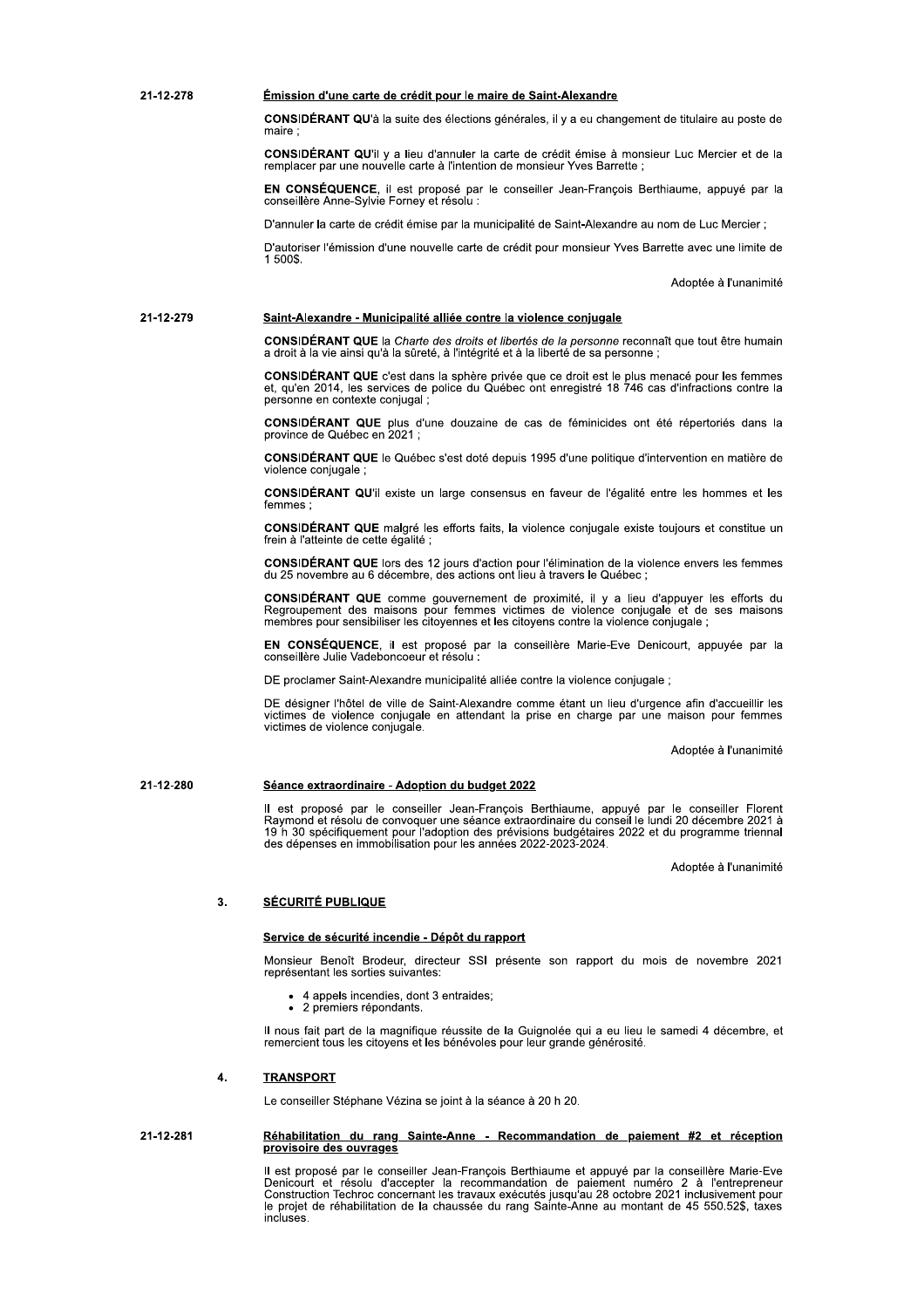#### $\mathbf{g}$ **HYGIÈNE DU MILIEU**

#### 21-12-282 Adoption du règlement 21-389 modifiant le règlement 19-347 sur l'usage de l'eau potable

ATTENDU QUE le ministère des Affaires municipales et de l'Habitation a élaboré la Stratégie québécoise d'économie d'eau potable 2019-2025 ;

ATTENDU QU'un modèle de règlement sur l'utilisation de l'eau potable a été produit afin que les municipalités puissent l'adopter

ATTENDU QUE lors du dépôt du Bilan de la Stratégie municipale d'économie d'eau potable 2020, le ministère demande à la municipalité de Saint-Alexandre de corriger certains éléments dans sa réglementation municipale afin de

ATTENDU QU'un avis de motion du présent règlement a été dûment donné lors de la séance du conseil tenue le 15 novembre 2021 ;

ATTENDU QUE le règlement a été dûment déposé lors de la séance du conseil tenue le 15 novembre 2021 :

EN CONSÉQUENCE, il est proposé par le conseiller Jean-François Berthiaume, appuyé par la conseillère Marie-Eve Denicourt et résolu d'adopter le règlement 21-389, Règlement modifiant le règlement 19-347 visant l'usage de l'

Adoptée à l'unanimité

#### 6. **SANTÉ ET BIEN-ÊTRE**

### $\overline{7}$ . AMÉNAGEMENT, URBANISME ET DÉVELOPPEMENT

## Service de l'urbanisme - Dépôt du rapport

Le rapport des permis du mois de novembre 2021, émis par Louise Nadeau, inspectrice, totalisant dix-huit (18) permis est déposé au conseil.

Le conseiller Stéphane Vézina quitte la séance à 20 h 23.

# Plan d'implantation et d'intégration architecturale (PIIA) numéro 2021-05 - Changement de revêtement de loiture-<br>revêtement de toiture- 1195, rue St-Charles 21-12-283

DEMANDEUR: Mme Marie-Claude Boucher<br>LIEU: 1195, RUE SAINT-CHARLES

ATTENDU le dépôt de la demande d'approbation d'un plan d'implantation et d'intégration architecturale (PIIA) pour l'obtention d'un certificat d'autorisation pour des travaux de rénovation extérieures:

ATTENDU QUE le projet consiste au remplacement du bardeau d'asphalte de la toiture par une toiture de tôle qui sera de couleur brun café #56077;

ATTENDU QUE le projet est assujetti à l'approbation du règlement no 21-382 sur les PIIA, en fonction des objectifs et critères applicables aux travaux de construction ou d'amélioration d'un bâtiment en périmètre urbain;

ATTENDU QUE l'objectif principale du PIIA au niveau des rénovation extérieure est de favoriser Tintégration harmonieuse des composantes architecturales afin de former un ensemble cohérent<br>avec le bâtiment existant et les bâtiments des terrains adjacents;

ATTENDU QUE le projet atteint les objectifs du règlement no 21-382,

ATTENDU QUE le Comité consultatif d'urbanisme a émis une recommandation favorable à émettre le certificat d'autorisation ;

EN CONSÉQUENCE, il est proposé par le conseiller Florent Raymond, appuyé par la conseillère Life Vadeboncoeur et résolu d'approuver la demande de PIIA 2021-05 pour l'obtention d'un<br>certificat d'autorisation pour le remplacement de la toiture de PIIA 2021-05 pour l'obtention d'un<br>certificat d'autorisation pour le Charles.

Adoptée à l'unanimité

#### 21-12-284 Demande d'autorisation à la CPTAQ - 119, rang Ste-Marie

CONSIDÉRANT QUE Madame Maryse Tremblay, conjointe du propriétaire de la Ferme Michel Santerre S.E.N.C. désire déposer une demande d'autorisation pour l'utilisation à des fins autres que l'agriculture d'une partie du bâtime zoothérapie;

CONSIDÉRANT QUE la pratique de la zoothérapie sur la propriété est complémentaire à l'usage de chenil présent actuellement sur la propriété ;

CONSIDÉRANT QUE la requérante est une zoothérapeute et comportementaliste canin et gestionnaire de l'élevage canin qui est d'ailleurs certifié Anima-Québec, association dont la mission est de rehausser le bien-être des chiens et des chats du Québec ;

CONSIDÉRANT QU' il s'agit d'une pratique répandue en milieu rural puisqu'il offre un environnement idéal pour ce genre d'activité ;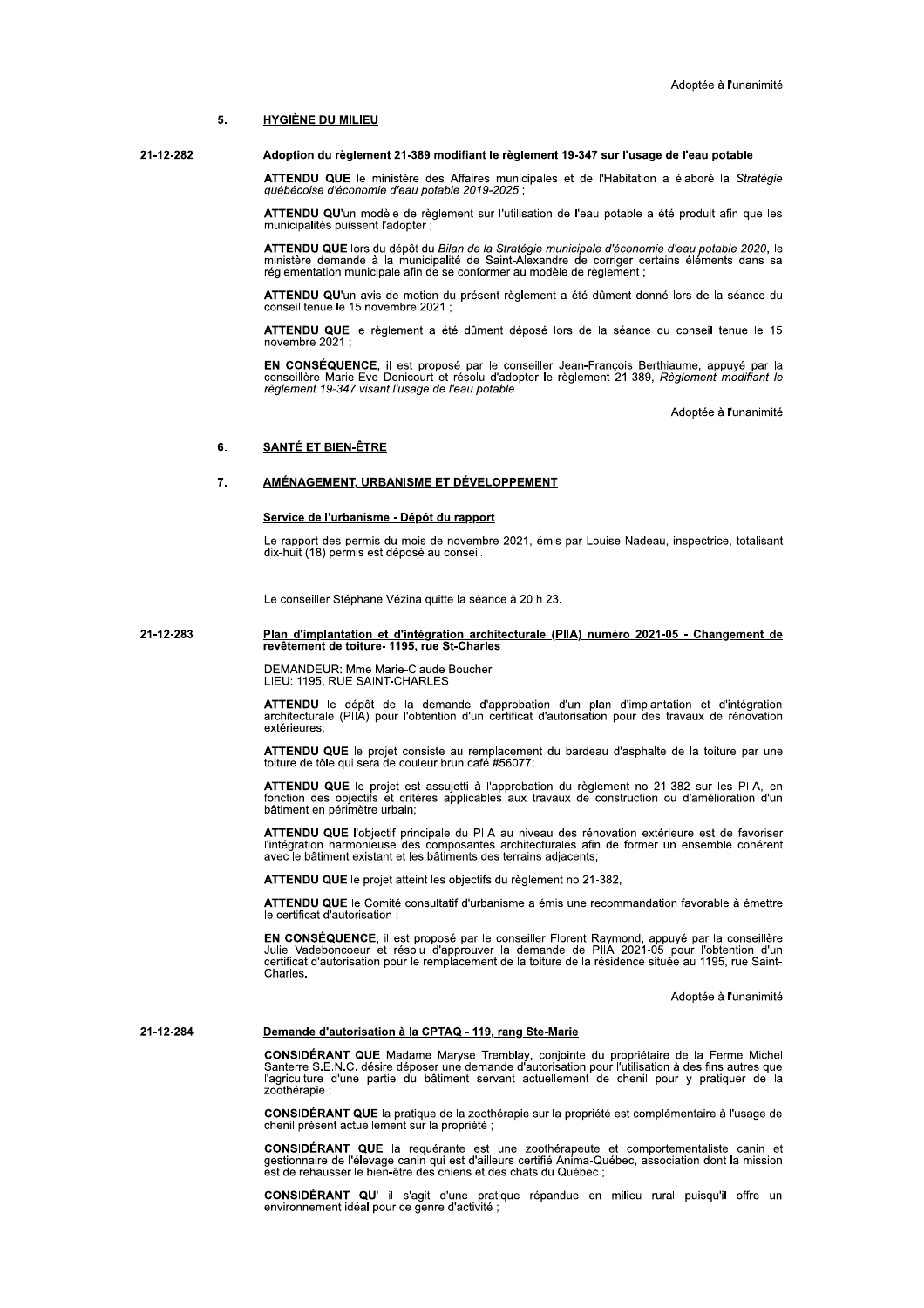CONSIDÉRANT QU' que le projet est en conformité avec la réglementation municipale, soit avec :

- Le règlement de zonage étant en concordance avec le schéma d'aménagement et de<br>développement en vigueur de la MRC ;<br>- Le projet étant conforme au règlement de zonage et aux mesures de contrôle intérimaire en
- vigueur :

**CONSIDÉRANT QUE** le projet d'utilisation à des fins de zoothérapie ne constitue pas un immeuble protégé générant des distances séparatrices relatives aux installations d'élevage;

CONSIDÉRANT QUE pour rendre sa décision, la CPTAQ se basera sur les critères décisionnels<br>énumérés à l'article 62 de la LPTAA, en prenant en considérant les faits pertinents à ces dispositions, dont voici l'argumentation relative :

## 1. le potentiel agricole des lots et des lots avoisinants

Le potentiel agricole des sols sur lots visés par la demande et des lots avoisinants est de classe 3-<br>FW et 4FW avec limitations dues à la basse fertilité (F) et la surabondance d'eau (W).

## 2. les possibilités d'utilisation des lots visés à des fins d'agriculture

Le lot est déjà utilisé à des fins agricoles et d'élevage laitier et canin. Il s'agit d'utiliser une partie du bâtiment servant actuellement de chenil.

3. les conséquences d'une autorisation sur les activités agricoles existantes et sur le développement de ces activités agricoles ainsi que sur les possibilités d'utilisation agricole des lots avoisinants

Aucun impact sur la zone agricole. L'usage de zoothérapie sera au contraire complémentaire à<br>l'usage d'élevage canin et contribuera à sa consolidation.

4. les contraintes et les effets résultant de l'application des lois et règlements, notamment en matière d'environnement et plus particulièrement pour les établissements de production animale

Ceci n'aura aucun impact et il n'y aura aucun changement pour les établissements de production animale. Aucune distance séparatrice ne sera applicable.

5. la disponibilité d'autres emplacements de nature à éliminer ou réduire les contraintes sur<br>l'agriculture

Ne s'applique pas. Il s'agit d'un usage complémentaire à l'usage de chenil actuellement présent sur la propriété.

- 6. l'homogénéité de la communauté et de l'exploitation agricole
- Aucun impact sur l'homogénéité de la communauté et de l'exploitation agricole.
	- 7. l'effet sur la préservation pour l'agriculture des ressources eau et sol dans la municipalité et dans la région

Ne s'applique pas.

8. la constitution de propriétés foncières dont la superficie est suffisante pour y pratiquer *l'agriculture* 

Ne s'applique pas ;

9. l'effet sur le développement économique de la région sur preuve soumise par une<br>municipalité régionale de comté, une municipalité, une communauté, un organisme public ou un organisme fournissant des services d'utilité publique

Assurera la consolidation de l'élevage canin existant ainsi qu'un accès à la pratique de la zoothérapie pour les gens de la région.

10. les conditions socio-économiques nécessaires à la viabilité d'une collectivité lorsque la faible densité d'occupation du territoire le justifie

Ne s'applique pas.

Pour ces motifs, il est proposé par la conseillère Anne-Sylvie Forney, appuyée par la conseillère<br>Julie Vadeboncoeur et résolu que la municipalité de Saint-Alexandre appuie la demande de<br>Madame Maryse Tremblay, conjointe d pour y pratiquer de la zoothérapie.

Adoptée à l'unanimité

#### $\mathbf{R}$ **LOISIRS ET CULTURE**

## Service des loisirs, culture et communications -Dépôt du rapport

Dépôt du rapport du Service des loisirs, de la culture et des communications présenté par le directeur général et greffier-trésorier monsieur Marc-Antoine Lefebvre.

### 21-12-285 Embauche d'un surveillant des installations hivernales

Madame Marie-Eve Denicourt déclare ses intérêts et se retire du vote.

Il est proposé par le conseiller Florent Raymond, appuyé par le conseiller Jean-François Berthiaume et résolu

D'embaucher monsieur Randy Rijo Cuevas comme surveillant des installations hivernales de loisir pour l'hiver 2021-2022 ;